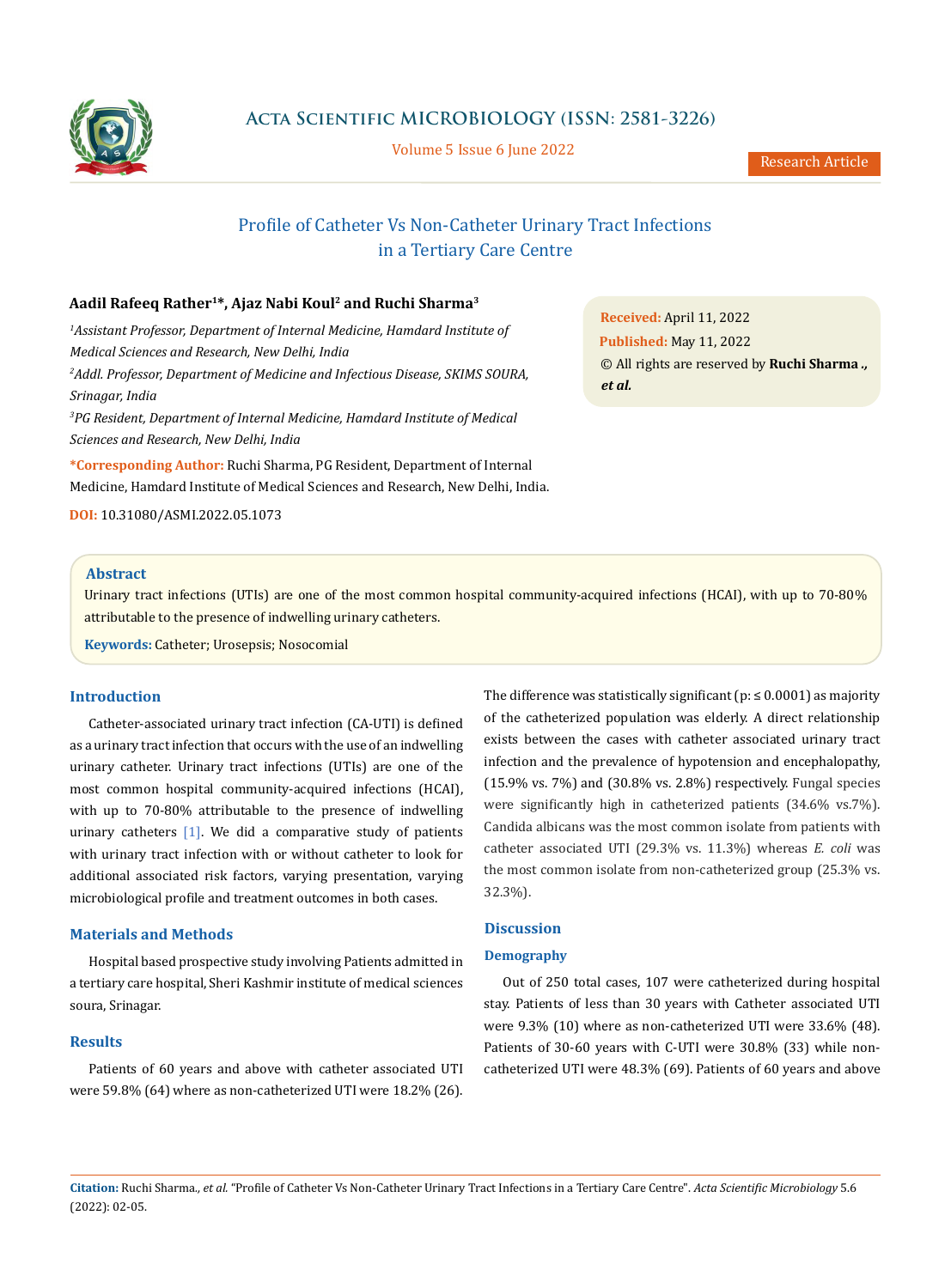with catheter associated UTI were 59.8% (64) where as noncatheterized UTI were 18.2% (26). The difference was statistically significant (p: ≤0.0001) as majority of the catheterized population was elderly.



# **Clinical Presentation**

In patients with catheter associated UTI, the duration of symptoms was comparatively more. Almost 41.5% catheterized cases were symptomatic for three weeks or more, in comparison to only 28.2% of non-catheterized group (P value: ≤.0001). Predominant clinical presentation of catheter associated urinary tract infection group was fever (76.6%), followed by dysuria (51.4%). On comparing catheterized group with non-catheter, a statistically significant difference was seen with dysuria (51.4% vs. 81.8%) with Fisher's Exact Test: ≤0.0001, fever (76.6% vs. 62.2%) with Fisher's Exact Test: 0.019, hypotension (15.9% vs. 7%) with Fisher's Exact Test: 0.038, encephalopathy (30.8% vs. 2.8%) with Fisher's Exact Test: ≤0.0001. Thus a direct relationship exists between the cases with catheter associated urinary tract infection and the prevalence of hypotension and encephalopathy.



## **Risk factor**

On risk factor analysis, we found diabetics more associated with catheter-associated UTI than non diabetics (50.5% vs. 22.4%), Fisher's Exact Test: ≤.0001.

| <b>Risk factor</b>      | <b>Catheter</b><br>associated<br>uti cases | <b>Noncatheter</b><br>uti cases | <b>Total</b><br>cases | <b>Fisher's</b><br>exact<br>test |  |  |
|-------------------------|--------------------------------------------|---------------------------------|-----------------------|----------------------------------|--|--|
| <b>Diabetes</b>         |                                            |                                 |                       |                                  |  |  |
| Absent                  | 53<br>49.5%                                | 111<br>77.6%                    | 164<br>65.6%          | ≤.0001                           |  |  |
| Present                 | 54<br>50.5%                                | 32<br>22.4%                     | 86<br>34.4%           |                                  |  |  |
| Total                   | 107<br>100%                                | 143<br>100%                     | 250<br>100%           |                                  |  |  |
| Malignancy              |                                            |                                 |                       |                                  |  |  |
| Absent                  | 101<br>94.4%                               | 127<br>88.8%                    | 228<br>91.2%          | 0.175                            |  |  |
| Present                 | 6<br>5.6%                                  | 16<br>11.2%                     | 22<br>8.8%            |                                  |  |  |
| Total                   | 107<br>100%                                | 143<br>100%                     | 250<br>100%           |                                  |  |  |
|                         | Prostatomegaly                             |                                 |                       |                                  |  |  |
| Absent                  | 94<br>87.9%                                | 142<br>99.3%                    | 236<br>94.4%          | ≤.0001                           |  |  |
| Present                 | 13<br>12.1%                                | $\mathbf{1}$<br>0.7%            | 14<br>5.6%            |                                  |  |  |
| Total                   | 107<br>100%                                | 143<br>100%                     | 250<br>100%           |                                  |  |  |
| Other risk factors      |                                            |                                 |                       |                                  |  |  |
| Urinary<br>calculus     | $\mathbf{1}$<br>0.9%                       | $\mathbf{q}$<br>6.3%            | 10<br>4%              | ≤ $0.0001$                       |  |  |
| Urological<br>procedure | 7<br>6.5%                                  | 6<br>4.2%                       | 13<br>5.2%            |                                  |  |  |
| Steroids                | 48<br>44.8%                                | $\overline{2}$<br>5.3%          | 50<br>20%             |                                  |  |  |

**Table 1**

## **Microbiology**

Urine culture positivity in catheter associated UTI is more (67.9% vs. 44.7%), P value: 0.001. Fungal species were significantly high in catheterized patients (34.6% vs.7%), Fisher's Exact Test: ≤0.0001. Candida albicans was the most common isolate from patients with catheter associated UTI (29.3% vs. 11.3%) whereas

**Citation:** Ruchi Sharma*., et al.* "Profile of Catheter Vs Non-Catheter Urinary Tract Infections in a Tertiary Care Centre". *Acta Scientific Microbiology* 5.6 (2022): 02-05.

03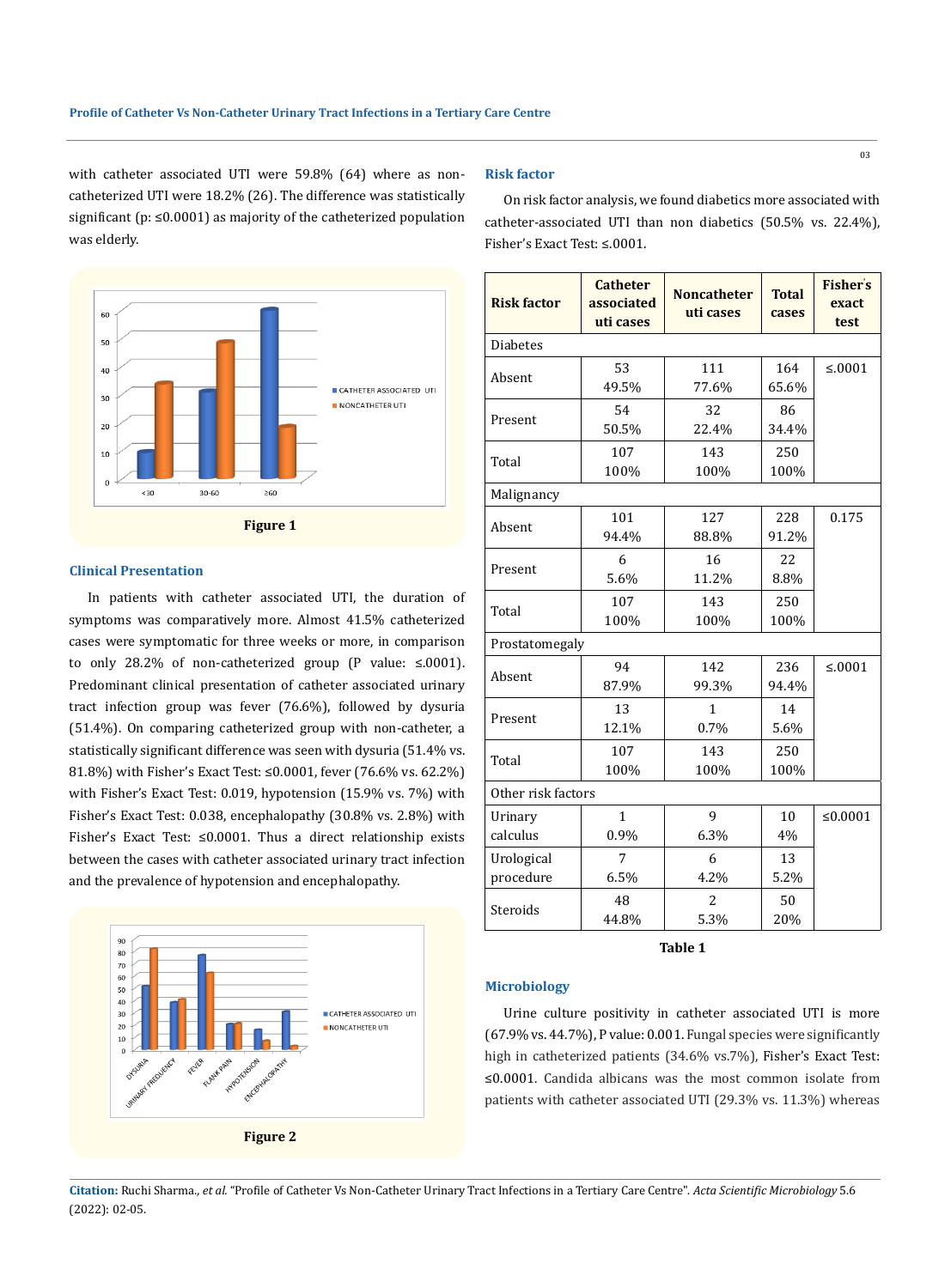*E. coli* was the most common isolate from non-catheterized group (25.3% vs. 32.3%). The findings were different from the previous studies which showed *candida albicans* as third, most recent as second cause of catheter associated urinary tract infections [2].

| Urine routine  | <b>Catheterized cases</b> | <b>Total</b>   |        |
|----------------|---------------------------|----------------|--------|
|                | <b>Yes</b>                | N <sub>0</sub> | cases  |
| 0-8 pus cells  | 11                        | 16             | 27     |
|                | 10.3%                     | 11.2%          | 10.8%  |
|                | 49                        | 64             | 113    |
| 8-30 pus cells | 45.8%                     | 44.8%          | 45.2%  |
|                | 47                        | 63             | 110    |
| >30 pus cells  | 43.9%                     | 44.1%          | 44.0%  |
| Total          | 107                       | 143            | 250    |
|                | 100.0%                    | 100.0%         | 100.0% |

**Table 2**

Chi-Square: 0.062; P value: 0.970.

| Urine culture | <b>Catheterized cases</b> | <b>Total cases</b> |        |  |
|---------------|---------------------------|--------------------|--------|--|
|               | <b>Yes</b>                | N <sub>o</sub>     |        |  |
| Positive      | 74                        | 63                 | 137    |  |
|               | 67.9%                     | 44.7%              | 54.8%  |  |
| Negative      | 35                        | 78                 | 113    |  |
|               | 32.1%                     | 55.3%              | 45.2%  |  |
| Total         | 109                       | 141                | 250    |  |
|               | 100.0%                    | 100.0%             | 100.0% |  |

**Table 3** Chi-Square: 14.990; P value: 0.001.



|                       |              | <b>Catheterized cases</b> |                    |
|-----------------------|--------------|---------------------------|--------------------|
| <b>Microorganisms</b> | Yes          | N <sub>o</sub>            | <b>Total cases</b> |
|                       | 19           | 20                        | 39                 |
| E. coli               | 25.3%        | 32.3%                     | 28.5%              |
|                       | 7            | 16                        | 23                 |
| Enterococcus faecalis | 9.4%         | 25.8%                     | 16.7%              |
|                       | 5            | 6                         | 11                 |
| Klebsiella pneumonia  | 6.7%         | 9.7%                      | 8.0%               |
| Enterobacter          | $\mathbf{1}$ | $\mathbf{0}$              | $\mathbf{1}$       |
|                       | 1.3%         | 0.0%                      | 0.7%               |
| Acinetobacter         | 1            | 2                         | 3                  |
|                       | 1.3%         | 3.2%                      | 2.2%               |
| Pseudomonas           | 3            | 5                         | 8                  |
| aeruginosa            | 4.0%         | 8.1%                      | 5.8%               |
|                       | 22           | 7                         | 29                 |
| Candida albicans      | 29.3%        | 11.3%                     | 21.2%              |
| Non albicans candida  | 15           | 3                         | 18                 |
|                       | 4.0%         | 0.0%                      | 2.2%               |
| Staphylococcus        | $\mathbf{1}$ | 3                         | $\overline{4}$     |
| aureus                | 1.3%         | 4.8%                      | 2.9%               |
| Providencia           | $\mathbf{1}$ | 0                         | $\mathbf{1}$       |
|                       | 1.3%         | 0.0%                      | 0.7%               |
| Total                 | 75           | 62                        | 137                |
|                       | 100%         | 100%                      | 100.0%             |

04

**Table 4**

Chi-Square: 22.586; P value: 0.067.



**Citation:** Ruchi Sharma*., et al.* "Profile of Catheter Vs Non-Catheter Urinary Tract Infections in a Tertiary Care Centre". *Acta Scientific Microbiology* 5.6 (2022): 02-05.